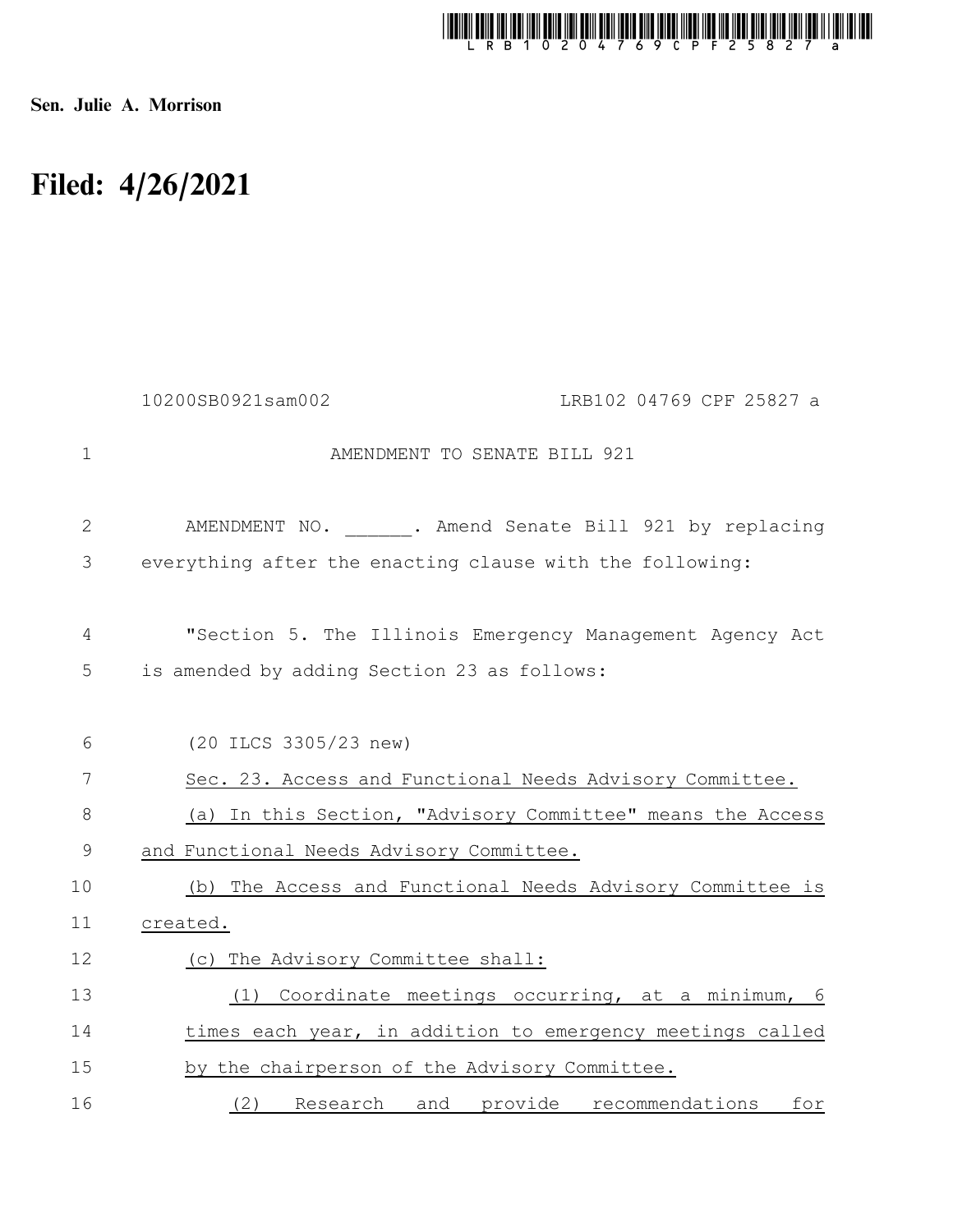identifying and effectively responding to the needs of persons with access and functional needs before, during, and after a disaster using an intersectional lens for equity. (3) Provide recommendations to the Illinois Emergency Management Agency regarding how to ensure that persons with a disability are included in disaster strategies and emergency management plans, including updates and implementation of disaster strategies and emergency management plans. (4) Review and provide recommendations for the Illinois Emergency Management Agency, and all relevant State agencies that are involved in drafting and implementing the Illinois Emergency Operation Plan, to integrate access and functional needs into the Illinois Emergency Operations Plan. (d) The Advisory Committee shall be composed of the Director of the Illinois Emergency Management Agency or his or her designee, the Attorney General or his or her designee, the Secretary of Human Services or his or her designee, the Director on Aging or his or her designee, and the Director of Public Health or his or her designee, together with the following members appointed by the Governor on or before January 1, 2022: (1) Two members, either from a municipal or county-level emergency agency or a local emergency 1 2 3 4 5 6 7 8 9 10 11 12 13 14 15 16 17 18 19 20 21 22 23 24 25 26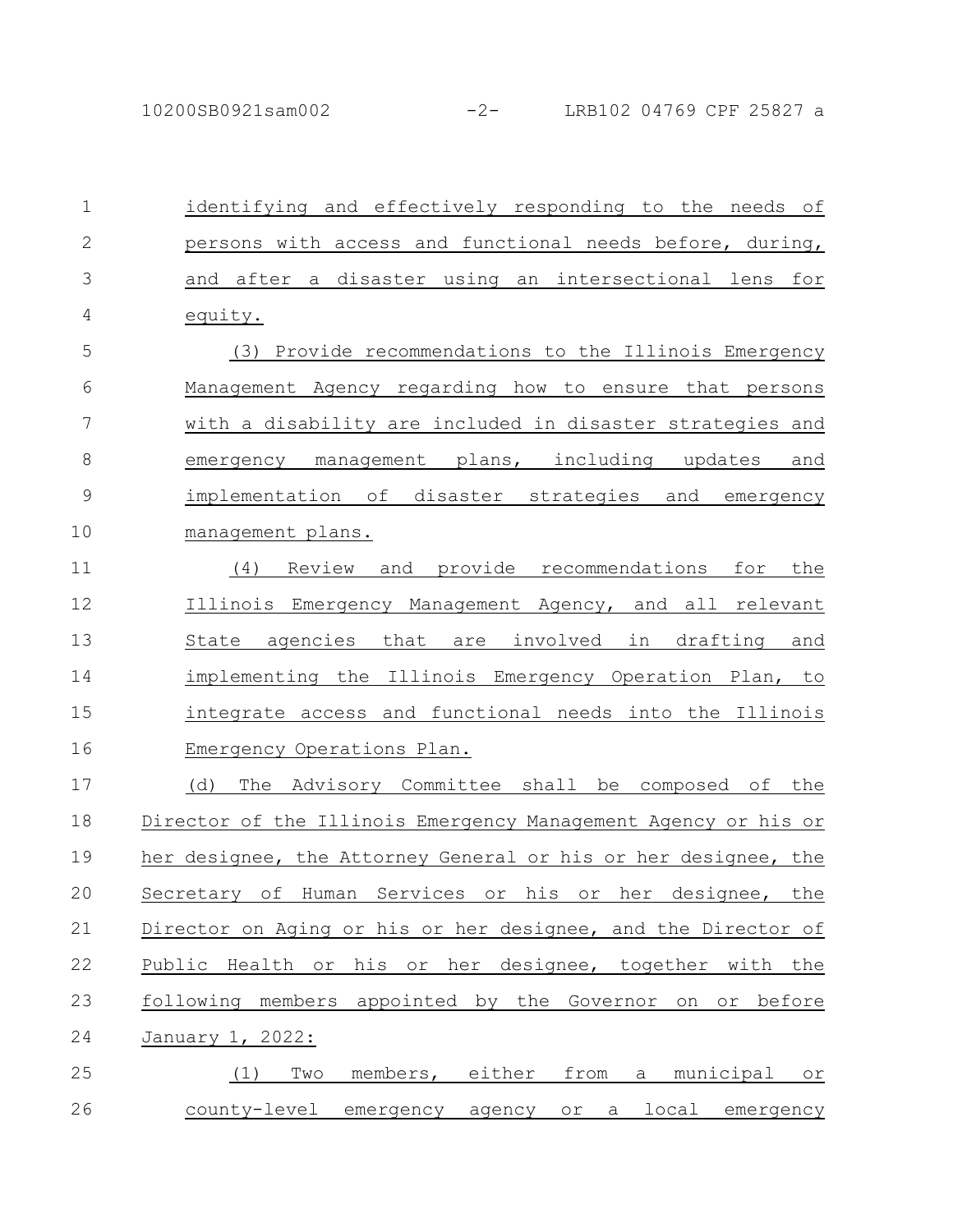| $\mathbf 1$   | management coordinator.                                         |
|---------------|-----------------------------------------------------------------|
| $\mathbf{2}$  | (2) Nine members from the community of persons with a           |
| 3             | disability who represent persons with different types of        |
| 4             | disabilities, including, but not limited to, individuals        |
| 5             | with mobility and physical disabilities, hearing and            |
| 6             | visual disabilities, deafness or who are hard of hearing,       |
| 7             | blindness or<br>have low vision, mental health<br>who           |
| 8             | disabilities, and intellectual or developmental                 |
| $\mathcal{G}$ | disabilities. Members appointed under this paragraph shall      |
| 10            | reflect a diversity of age, gender, race, and ethnic            |
| 11            | background.                                                     |
| 12            | Four members who represent first responders from<br>(3)         |
| 13            | different geographical regions around the State.                |
| 14            | Οf<br>those members appointed by the Governor, the<br>(e)       |
| 15            | initial appointments of 6 members shall be for terms of 2 years |
| 16            | and the initial appointments of 5 members shall be for terms of |
| 17            | 4 years. Thereafter, members shall be appointed for terms of 4  |
| 18            | years. A member shall serve until his or her successor is       |
| 19            | appointed and qualified. If a vacancy occurs in the Advisory    |
| 20            | Committee membership, the vacancy shall be filled in the same   |
| 21            | manner as the original appointment for the remainder of the     |
| 22            | unexpired term.                                                 |
| 23            | (f) After all the members are appointed, and annually           |
| 24            | thereafter, they shall elect a chairperson from among the       |
| 25            | members appointed under paragraph (2) of subsection (d).        |
| 26            | (q) The initial meeting of the Advisory Committee shall be      |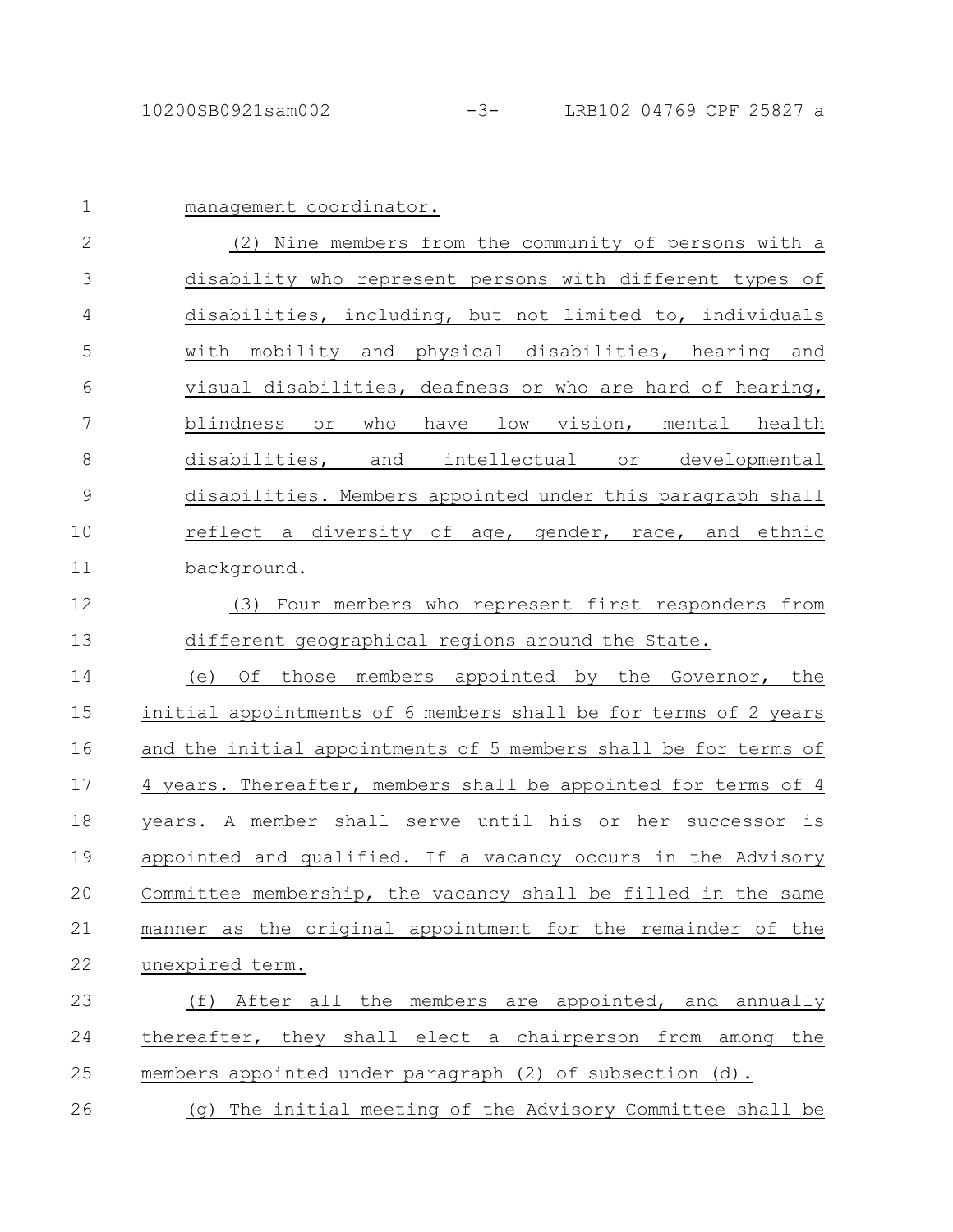| $\mathbf 1$   | convened by the Director of the Illinois Emergency Management     |
|---------------|-------------------------------------------------------------------|
| $\mathbf{2}$  | Agency no later than February 1, 2022.                            |
| 3             | (h) Advisory Committee members shall serve without                |
| 4             | compensation.                                                     |
| 5             | (i) The Illinois Emergency Management Agency shall provide        |
| 6             | administrative support to the Advisory Committee.                 |
| 7             | The Advisory Committee shall prepare and deliver a<br>$(\dagger)$ |
| 8             | report to the General Assembly, the Governor's Office, and the    |
| $\mathcal{G}$ | Illinois Emergency Management Agency by July, 1 2022, and         |
| 10            | annually thereafter. The report shall include the following:      |
| 11            | Identification of<br>(1)<br>core emergency management             |
| 12            | services that need to be updated or changed to ensure the         |
| 13            | needs of persons with a disability are met, and shall             |
| 14            | include disaster strategies in the Illinois Emergency             |
| 15            | Operation Plan.                                                   |
| 16            | (2)<br>Any proposed changes in State policies, laws,              |
| 17            | rules, or regulations necessary to fulfill the purposes of        |
| 18            | this Act.                                                         |
| 19            | Recommendations on improving the accessibility and<br>(3)         |
| 20            | effectiveness of disaster and emergency communication.            |
| 21            | Recommendations<br>comprehensive training<br>on<br>for<br>(4)     |
| 22            | first responders and other frontline workers when working         |
| 23            | with persons with a disability during emergency situations        |
| 24            | disasters, as defined in Section 4 of the Illinois<br>$\circ$ r   |
| 25            | Emergency Management Agency Act.                                  |
| 26            | (5) Any additional recommendations regarding emergency            |